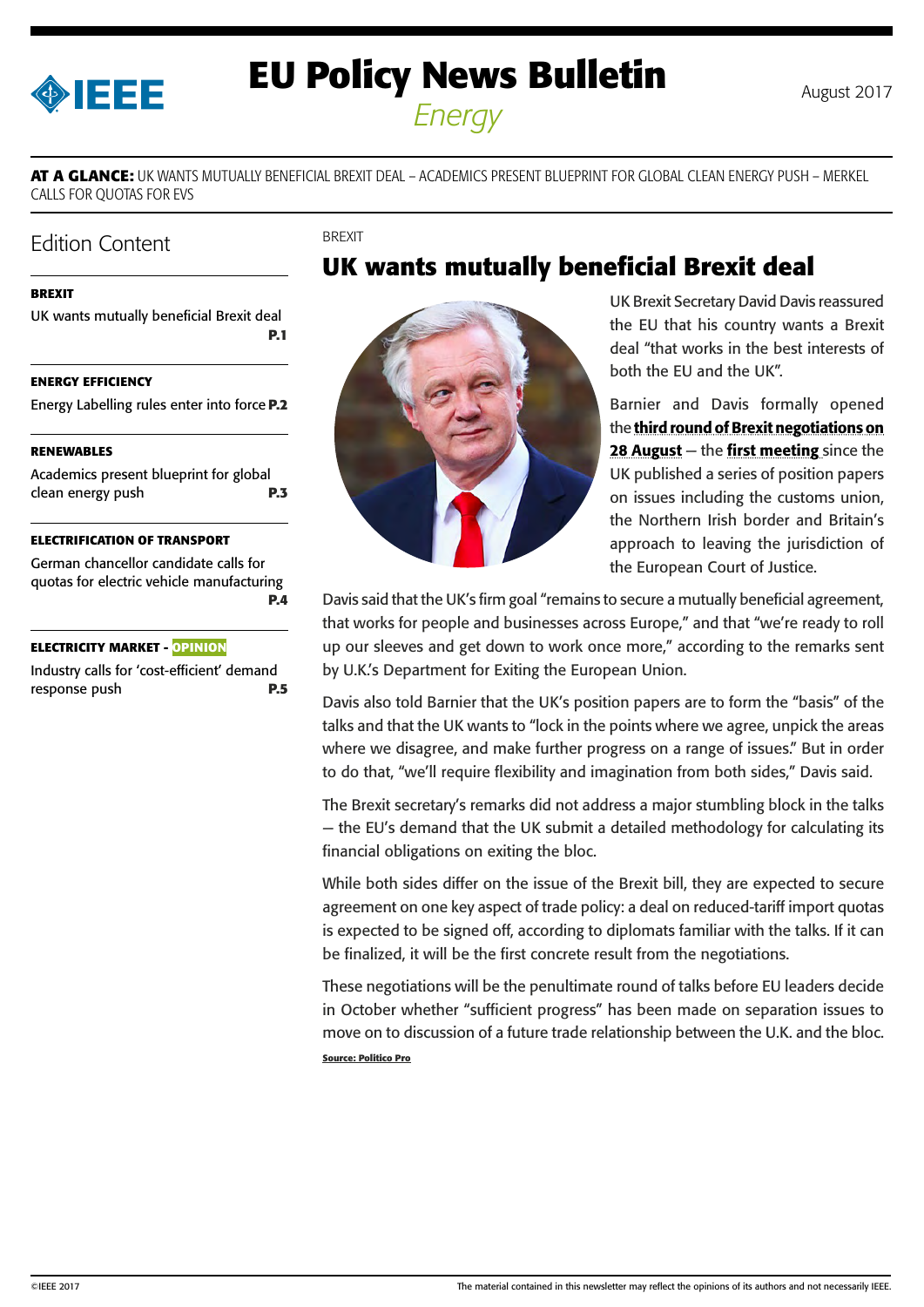#### <span id="page-1-0"></span>**[BREXIT](#page-0-0)**

[UK wants mutually beneficial Brexit deal](#page-0-0) **[P.1](#page-0-0)**

#### **ENERGY EFFICIENCY**

Energy Labelling rules enter into force **P.2**

#### **[RENEWABLES](#page-2-0)**

[Academics present blueprint for global](#page-2-0)  [clean energy push](#page-2-0) **P.3**

#### **[ELECTRIFICATION OF TRANSPORT](#page-3-0)**

[German chancellor candidate calls for](#page-3-0)  [quotas for electric vehicle manufacturing](#page-3-0) **[P.4](#page-3-0)**

#### **[ELECTRICITY MARKET - OPINION](#page-4-0)**

[Industry calls for 'cost-efficient' demand](#page-4-0)  [response push](#page-4-0) **P.5**

#### ENERGY EFFICIENCY

## **Energy Labelling rules enter into force**



This month the revised energy labelling [rules](http://data.consilium.europa.eu/doc/document/PE-19-2017-INIT/en/pdf) entered into force. The new rules come after negotiators from the European Parliament, the Council and the Commission struck a deal in April to replace the current scale for labels, running from A+, A++, A+++, with an A-to-G scale. The labels used will have to show the energy efficiency of products, and industry has one year to comply.

**Source: Politico Pro**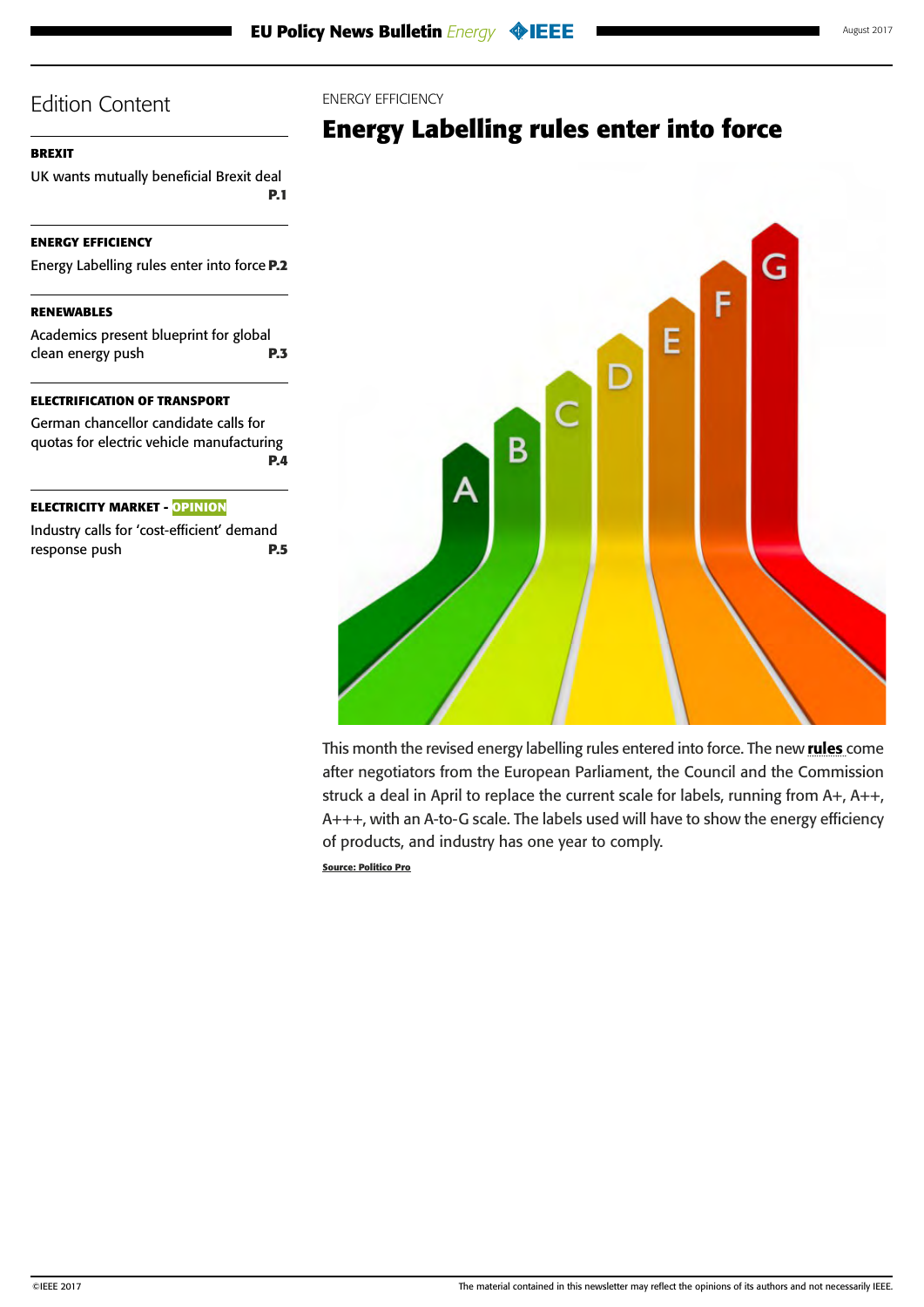#### <span id="page-2-0"></span>**[BREXIT](#page-0-0)**

[UK wants mutually beneficial Brexit deal](#page-0-0) **[P.1](#page-0-0)**

#### **[ENERGY EFFICIENCY](#page-1-0)**

[Energy Labelling rules enter into force](#page-1-0) **P.2**

#### **RENEWABLES**

Academics present blueprint for global clean energy push **P.3**

#### **[ELECTRIFICATION OF TRANSPORT](#page-3-0)**

[German chancellor candidate calls for](#page-3-0)  [quotas for electric vehicle manufacturing](#page-3-0) **[P.4](#page-3-0)**

#### **[ELECTRICITY MARKET - OPINION](#page-4-0)**

[Industry calls for 'cost-efficient' demand](#page-4-0)  [response push](#page-4-0) **P.5**

#### RENEWABLES

## **Academics present blueprint for global clean energy push**

It is possible to satisfy energy demand for all purposes with 100% renewable sources in 139 countries by 2050, according to a [report](http://web.stanford.edu/group/efmh/jacobson/Articles/I/CountriesWWS.pdf) published by scientists at Stanford University.

The report states that solar photovoltaic (PV) and wind would make up the lion's share of



the green energy generated. The energy roadmaps for the 139 countries listed in the report  $-71\%$  of the world's 195 nations  $-$  are "far more aggressive than what the Paris agreement calls for", the scientists admit.

The study expects solar PV to provide 57.6% or 31.7 terawatts (TW) of the total capacity needed, with wind following at 12.5TW representing 37.1% (23.5% onshore and 13.6% offshore).

The plans are "technically and economically feasible", the team of researchers, led by professor of civil and environmental engineering, Mark Jacobson, wrote.

The clean energy roadmap would be achievable for all EU 28 countries, paving the way for significant air quality improvements. For instance, the 100% renewable drive could help Germany prevent between 7,000 and 70,000 annual premature deaths from pollution by 2050, saving billions in health costs in the process, the new study calculates.

The researchers estimate their plans would cost around \$124.7 trillion but add that this would be roughly equal to the direct price of fossil-fuel infrastructure during this period. The roadmaps require rapid electrification of the countries' respective energy sectors and consumers making individual changes, including switching to electric heat pumps for air and water heating.

The predictions emerge as EU institutions prepare to negotiate a revision of the bloc's renewables law, with divisions focusing on how strict the 2030 target should be.

The European Commission and countries at the EU Council both favour a 27% goal, while the head European Parliament negotiator backs an EU-wide target of 35% accomplished via binding national goals.

Another controversial front is whether renewables should retain their current preferential access to the EU power grid. Changes to these rules, known as priority dispatch, are being discussed as part of a reform of EU electricity market design.  **Source: Ends Europe**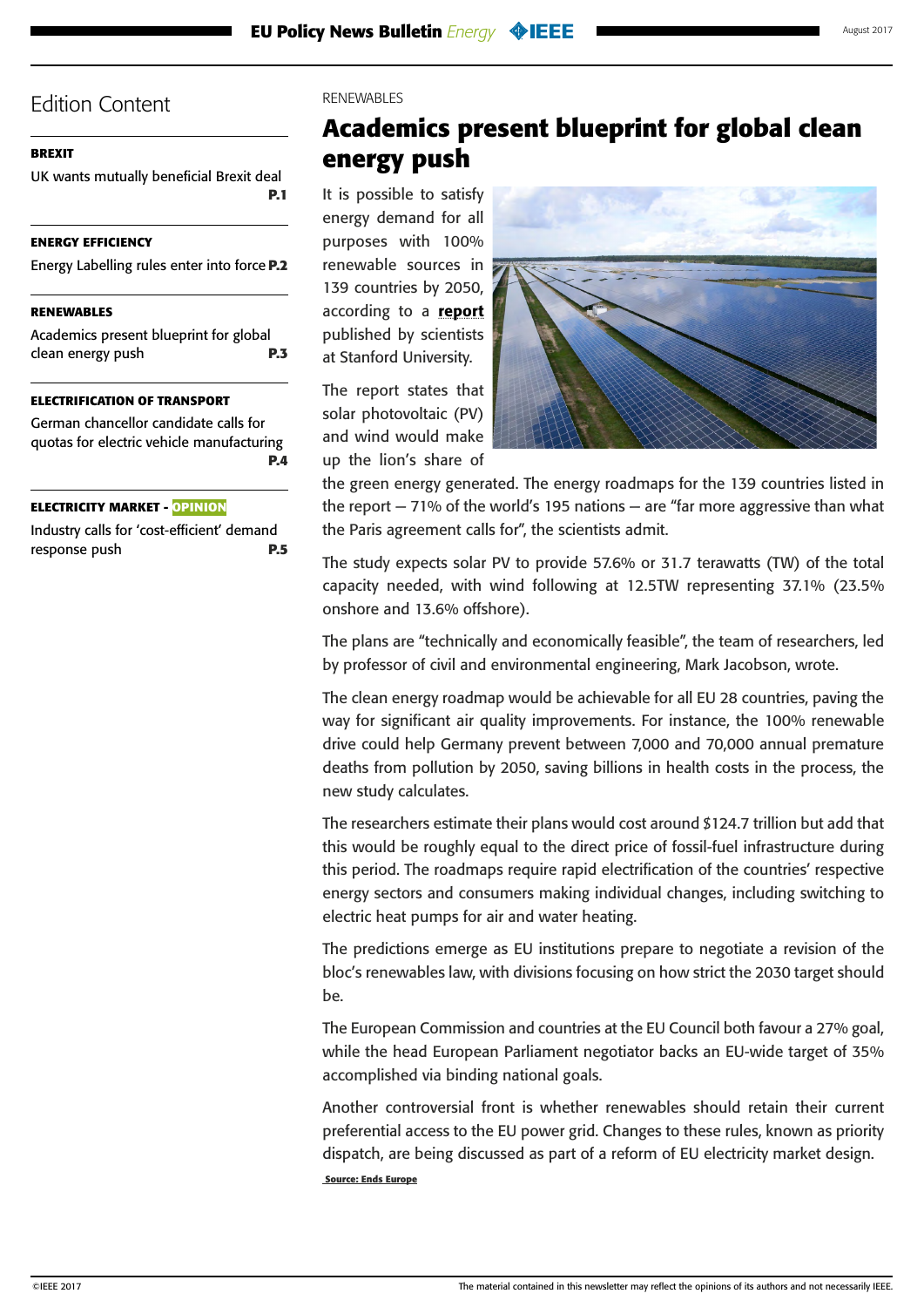#### <span id="page-3-0"></span>**[BREXIT](#page-0-0)**

[UK wants mutually beneficial Brexit deal](#page-0-0) **[P.1](#page-0-0)**

#### **[ENERGY EFFICIENCY](#page-1-0)**

[Energy Labelling rules enter into force](#page-1-0) **P.2**

#### **[RENEWABLES](#page-2-0)**

[Academics present blueprint for global](#page-2-0)  [clean energy push](#page-2-0) **P.3**

#### **ELECTRIFICATION OF TRANSPORT**

German chancellor candidate calls for quotas for electric vehicle manufacturing **P.4**

#### **[ELECTRICITY MARKET - OPINION](#page-4-0)**

[Industry calls for 'cost-efficient' demand](#page-4-0)  [response push](#page-4-0) **P.5**

#### ELECTRIFICATION OF TRANSPORT

## **German chancellor candidate calls for quotas for electric vehicle manufacturing**



Martin Schulz, leader of the German socialdemocrats and candidate to become Germany's next chancellor, has called for quotas for electric vehicle manufacturing. German

carmakers risk falling behind when it comes to electric vehicle technology, Martin Schulz has warned. The SPD leader said carmakers can no longer afford to be "arrogant."

The SPD election candidate unveiled a five-point program aimed at modernizing Germany's car industry earlier this month. Top of the agenda is a quota on electric cars, not just in Germany, but across the whole of Europe. Such a measure is necessary, Schulz said, to advance the technology and secure the industry's future.

The SPD chief, who will face-off against Chancellor Angela Merkel in the federal elections in September, unveiled the plan in the German "Süddeutsche Zeitung" daily.

"When it comes to electric vehicles, the German car industry clearly has to improve," Schulz said in his program. US carmaker Tesla, a pioneer in electric cars, had "been mocked for too long" and German carmakers could no longer afford display their current level of "arrogance."

Schulz also stressed the need for greater investment in the production of battery cells in Germany, and not to rely on foreign manufacturers.

Schulz's plan "to put pressure on carmakers" also proposed a set of new regulations, coupled with spot-check controls on car emission levels. Carmakers and Germany's Ministry of Transport should each conduct independent tests over the next six months to determine how diesel cars, including older models, could be upgraded to become more environmentally friendly.

The SPD candidate's proposals came as the Germany's largest carmaker, Volkswagen, was still reeling from the Dieselgate affair. Over the last two years, further scandals have come to light. Last month, it emerged that Germany's three largest car manufacturers, Volkswagen, BMW and Daimler, had allegedly colluded since the 1990s in an attempt to fix prices to stay ahead of foreign rivals.

During this month's Diesel summit in Berlin, carmakers agreed to install software updates in about five million vehicles to reduce the level of harmful emissions. However, Schulz attacked the resolution, dismissing it as a measure to appease carmakers.

Schulz, a former President of the European Parliament, called for a second summit in the autumn and warned that if the latest round of software updates proved to be insufficient, carmakers would face fines in order to provide the necessary technical upgrades.

**Source: Deutsche Welle**